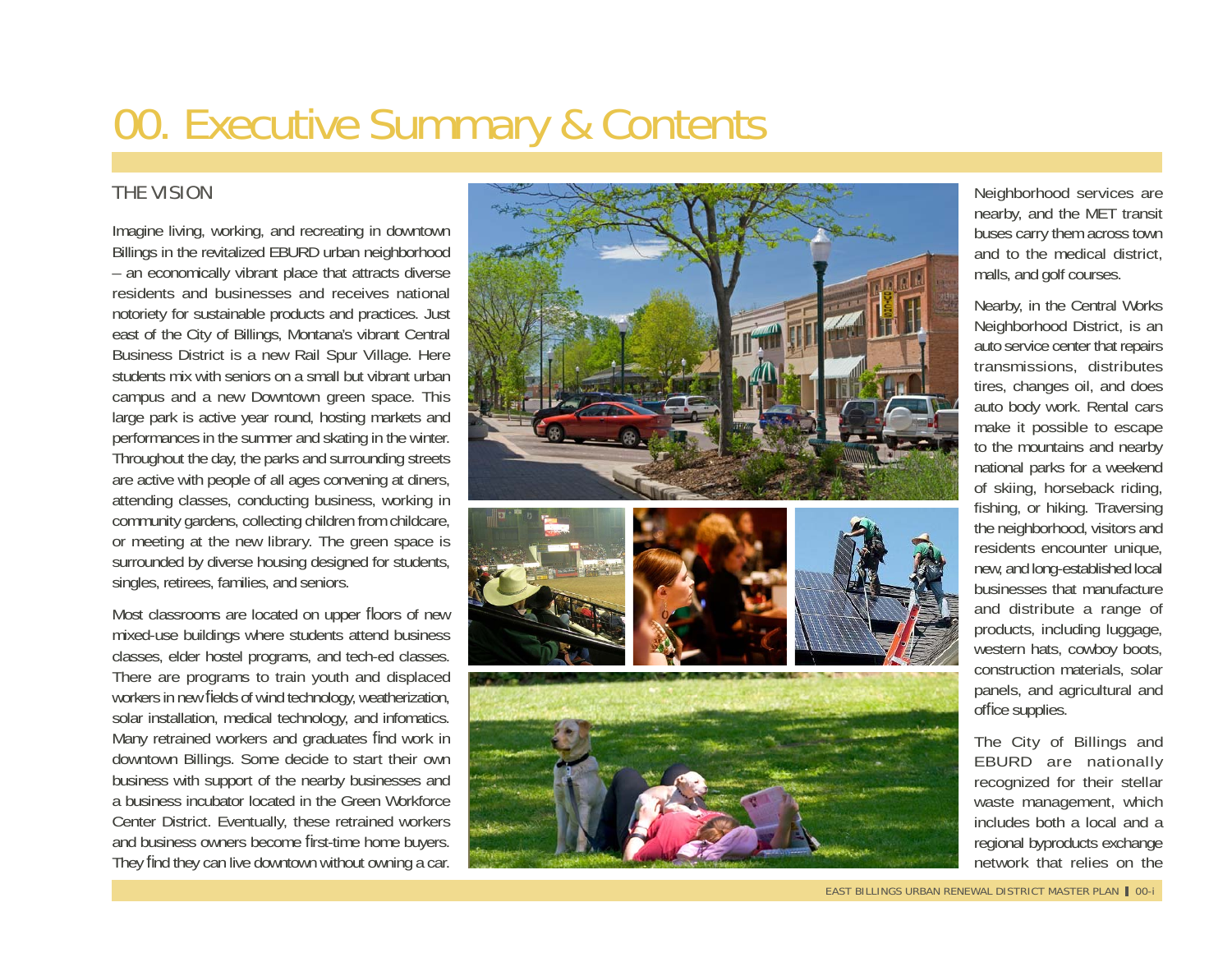district's rail for transport. As an example, there is a small plant in the Central Works Neighborhood District that manufactures medical gloves used by both local hospitals. Scraps from the processes are reprocessed to create tire stops purchased by local contractors. Similar to today, millions of dollars worth of recycled steel and industrial byproducts and materials are shipped by rail to larger cities and overseas.

Visitors attending trade shows, business expositions, or the County Fair park their vehicles once, yet are able to enjoy the event at MetraPark as well as trips downtown to a jazz festival on Montana Avenue, a show at the Alberta Bair Theater, a festival at the new city green space, the Saturday Farmers Market on Broadway, and retail shopping on 2nd Avenue N. A circulating street car collects them at the stop near their hotel in the Exposition Gateway District. Returning to their hotel, they discover that the walk along 2nd Avenue N is only a mile and a half long. The variety of businesses they encounter along the way makes the walk entertaining and worthwhile. Dining in a new restaurant in the Exposition Gateway District, they learn that bicycles can be rented near the streetcar station, and the visitors cycle west and discover the 5-mile long trail that runs parallel to the Yellowstone River, under Main Street and across the top of the Rims, past Yellowstone Kelly's gravesite and several other scenic and historic sites. Bicyclists and pedestrians then gather to watch the sunset over the scenic Yellowstone River Valley. The bright lights of the fairground midway at MetraPark draw them back to town and an evening of entertainment.

## THE OPPORTUNITIES AND CHALLENGES

The previous narrative captures a vision for the properties east of downtown known as EBURD, the East Billings Urban Renewal District. This document,









the East Billings Urban Renewal District Master Plan, was prepared by EDAW AECOM and guided by several spirited, engaged Steering Committee and community members who see the opportunities. These stakeholders and the Steering Committee, comprised of property owners, community members, representatives of Billings Industrial Revitalization District (BIRD), the City of Billings, Yellowstone County, and the Big Sky Economic Development Authority (BSEDA), also understand the challenges. This already-developed district of downtown Billings can continue as it has, with limited growth and modest investment and no clear direction. Or:

The neighborhood and community leaders can continue their efforts and leverage momentum to position this area as the region's top-tier opportunity for clean industry, urban revitalization, and eclectic urban renewal.

Renewal efforts can focus on implementing the necessary infrastructure improvements comparable to other regenerating industrial and mixed-use urban centers in the region. Alternatively, revitalization efforts can stretch and strive to achieve regional or national stature by creating a distinct place and a model of sustainable and green practices. Trends suggest there will be federal and state grants to communities that strive for the latter alternative and include alternative and renewable energy, housing affordability, job creation and workforce training, materials recycling, environmental remediation, and multimodal transportation solutions in their plans.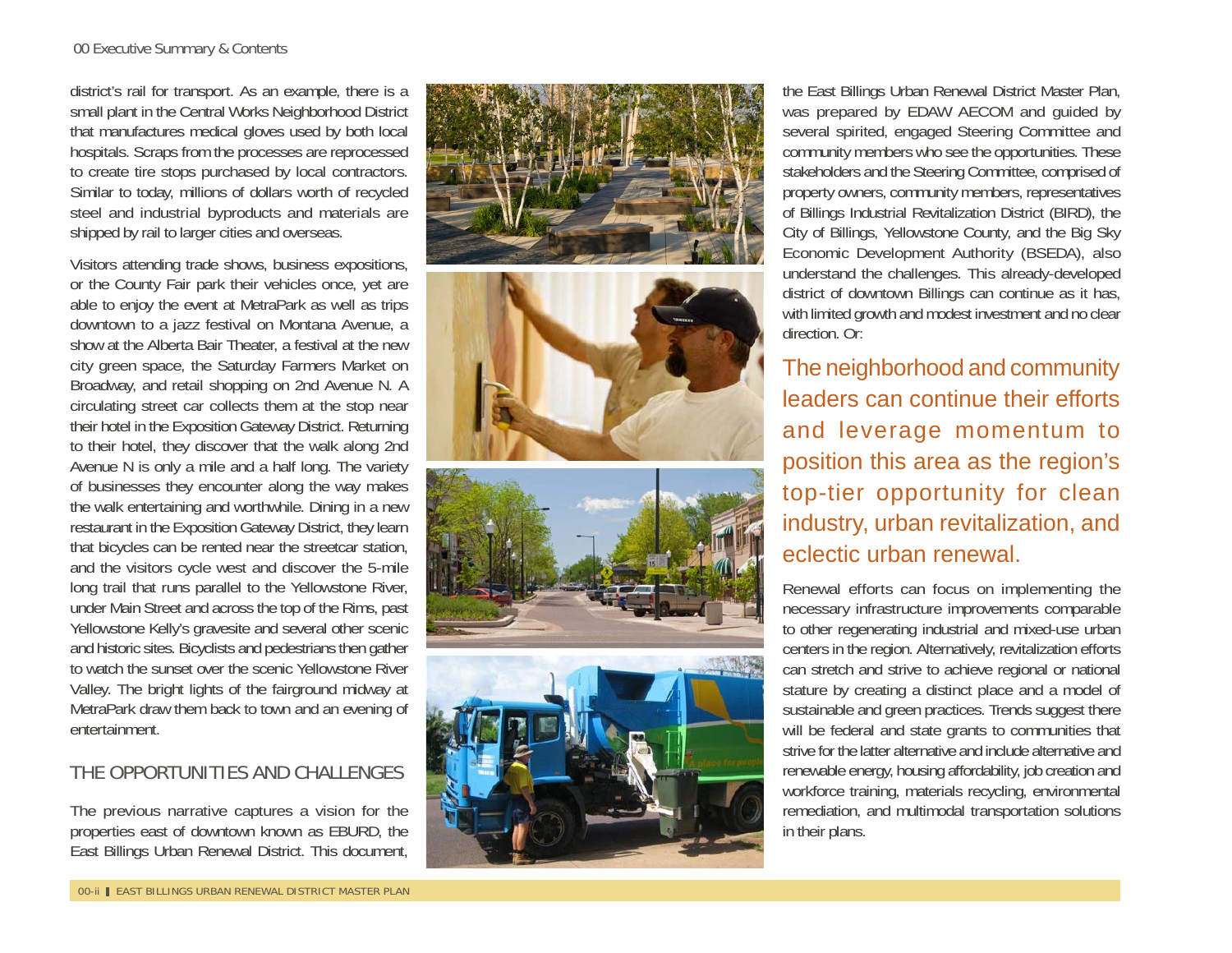## PLANNING CONTEXT

The revitalization planning process was initiated by property owners in 2006. Assisted by the BSEDA and the City of Billings, a tax increment finance (TIF) district was formed. BSEDA secured federal funds from the Economic Development Administration (EDA) and the U.S. Environmental Protection Agency (EPA) for economic development and environmental remediation studies. This East Billings Urban Renewal District Master Plan was funded by EDA, BSEDA, BSEDC, the City, and downtown business and property owners. Leveraging the past federal commitment, a solid plan, and the community's demonstrated commitment to downtown revitalization makes it possible to realize the far-reaching vision described in this planning report.

**Chapter 1, Neighborhood Vision**, describes the genesis of this study, the plan development and stakeholder engagement process, and most importantly the guiding principles that have shaped the vision. Guiding principles address economic growth, vibrant centers, housing affordability, choice and diversity, environmental stewardship, quality of life, sense of place, and connections to parks, trails, the Yellowstone River, and Rims.

**Chapter 2, Opportunities and Constraints**, describes existing conditions, market forces, demographics, employment, land use, and environmental assets and challenges. The chapter summarizes the challenges and highlights the opportunities, concluding that with reinvestment, this area will be poised to capture a fair



share of the city's and region's growth over the next 20 to 30 years.

**Chapter 3, Development Framework,** lays out the neighborhood framework and describes opportunities to improve the vitality, connectivity, character, identity, and servicing. The following eight distinct districts are proposed:

#### **East Montana Avenue**

The district extends the vibrancy and character of Montana Avenue, incorporating an enhanced streetscape and encouraging infill and rehabilitation and adaptive reuse of warehouse and industrial structures.

#### **East Downtown**

Continuing the pattern of mixed-use infill with an emphasis on office and employment is recommended.

## **Rail Spur Village**

A catalyst project that will assemble land and develop a site master plan for a mixed-use residential village associated with a major downtown park and campus is recommended for this largely underutilized area.

### **The 6th Avenue Find**

This district will capture auto-oriented commercial, home improvement businesses, construction supply, or industrial retail activity benefiting from the high traffic volumes. An enhanced streetscape with well-defined and safe pedestrian crossings at 4th and 6th Avenues N will connect this district to others in the neighborhood.

#### **The Green Workforce Center**

This mixed-use neighborhood will retain existing light industrial, manufacturing, and wholesale uses and be marketed and further developed as an employment center. Potentially, this area could include a business incubator associated with training centers in or near the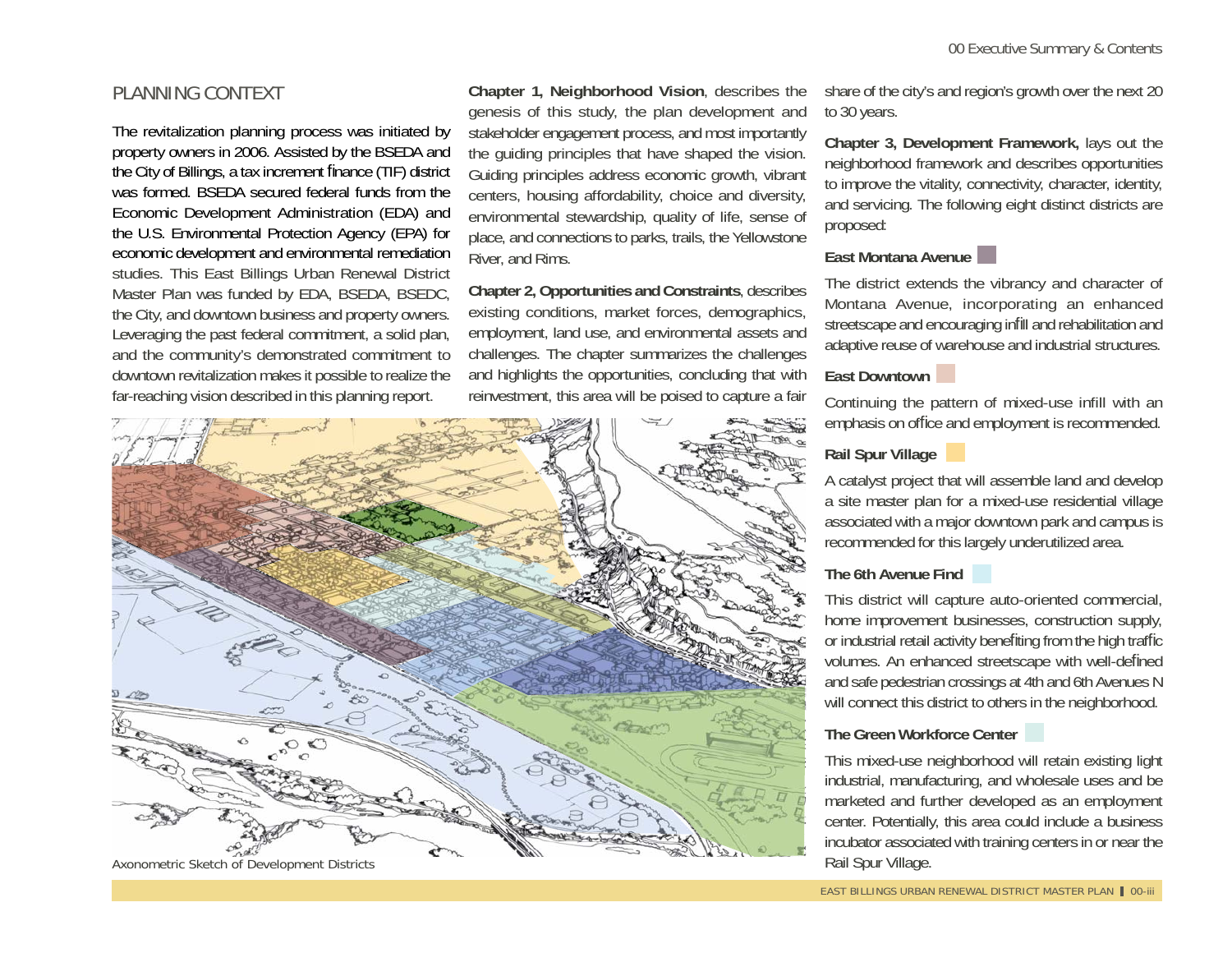#### **Central Works Neighborhood**

This district is home to many significant commercial and industrial businesses including agricultural and ranch supply, saddle production, scrap yards, and auto services. Many of these uses will continue of evolve; others will adapt, innovate, and capture new markets. A large amount of underutilized land is allocated of used car sales.

## **Rail Recycling Hub**

The rail will be maintained with the existing recycling hub remaining and perhaps evolving into a regional recycling hub and center of local and regional byproduct exchange network.

### **Exposition Gateway**

Annexation and coordinated development of this important gateway to the city and the neighborhood is recommended as a prime location for hospitality, indoor sports, and entertainment uses to capitalize on and complement MetraPark events and visitation.

#### **Implementation**

The East Billings Urban Renewal District Master Plan provides a framework that will guide decisionmaking related to public and private investment in the area. The plan will be realized over time through policy changes, programs, and catalyst public and private projects. Partnerships facilitated by a strong organization responsible for stewardship of the plan as well as organizational alliances with other downtown community economic development are crucial to the successful implementation of the plan.

This report includes several Implementation chapters, organized to provide both long-term and short-term guidance related to the successful implementation of the EBURD Master Plan.

**Chapter 4**, **Implementation Strategies**, provides an overview of plan implementation, highlighting key revitalization principles and providing general longterm guidance. BIRD, BSEDA, and City leaders and staff are encouraged to realize the potential of the district to provide a mix of uses (diverse housing, employment, job, and training opportunities), green and sustainable infrastructure, and community amenities. The opportunities to partner with industry, government, businesses, and the rail and transport industries are highlighted.

**Chapter 5, Institutional Organization and Funding**, focuses on organizational structure, capacity building and funding strategies, emphasizing that successful implementation will require strong and sustained organization, individual leadership, and successful partnerships among the property and business owners, public agencies, local government, and downtown and economic development interests.

**Chapter 6, Spatial and Regulatory Framework**, describes the spatial and regulatory frameworks in greater detail, providing guidance on creative regulatory tools including form code, green and complete street policies, shared parking policy, distinct street classi fi cations, and design standards.

**Chapter 7, Action Plan**, provides a detailed action plan, describing the policy, programs, and priority projects to be initiated and in many cases completed within a 3-year timeframe. The Rail Spur Village and the Exposition Gateway District are highlighted as areas where site master plans and detailed redevelopment strategies should be developed in close consultation with property owners and other stakeholders.

**Chapter 8**, **Sustainable Strategies, Opportunities, and Policy Options,** describes in detail the range of sustainable planning, design, and management strategies that are possible in this district including potential certification by the U.S. Green Building Council (USGBC) as a Leadership in Energy and Environmental Design – Neighborhood Development (LEED-ND) project. If several of the strategies described are embraced, EBURD could become a distinct and a global model of eco-industrial ecology and a demonstration project for material recycling, water reuse, and water sensitive urban design, as well as creative and renewable energy systems.

**Appendices A and B** include additional information on funding sources, case studies, and economic market analysis, and proposed code revisions.

## NEXT STEPS

The vision is well formed, the framework is documented, and the action plan defined. This flexible master plan will quide decisions, and the vision will be realized over time by strong and consistent leadership, and through creative partnerships and alliances. Building upon the momentum and successes to date, leaders are encouraged to take small steps, calculated risks, and bold actions. Along the way, celebrate and publicize small and large successes. Collective efforts and sustained commitment and leadership will build this distinct neighborhood. East Billings in a remarkable place. EBURD will better serve the existing community and sustain future generations who live, work, learn, and play in the Yellowstone Valley.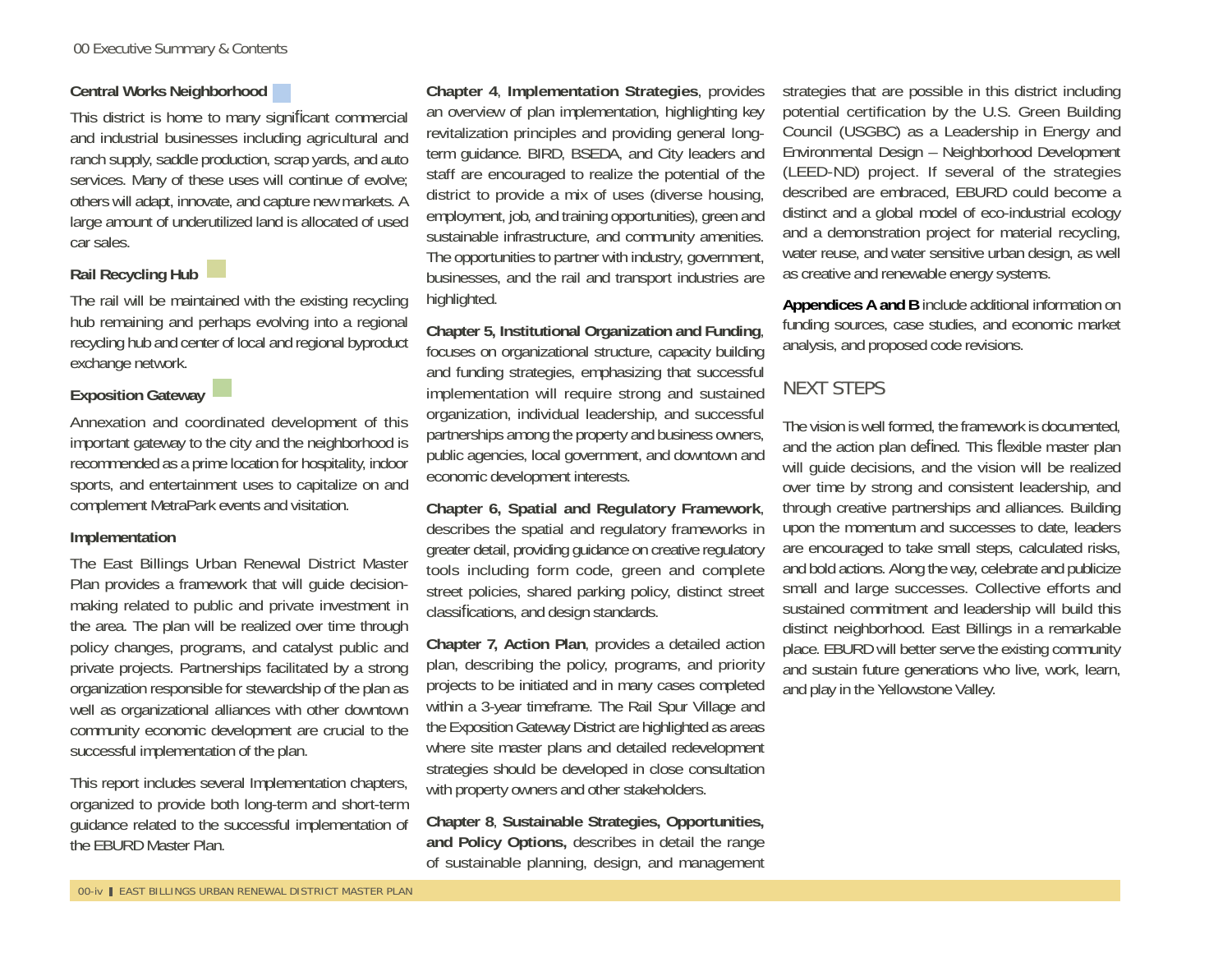

Artist's Sketch of Revitalized District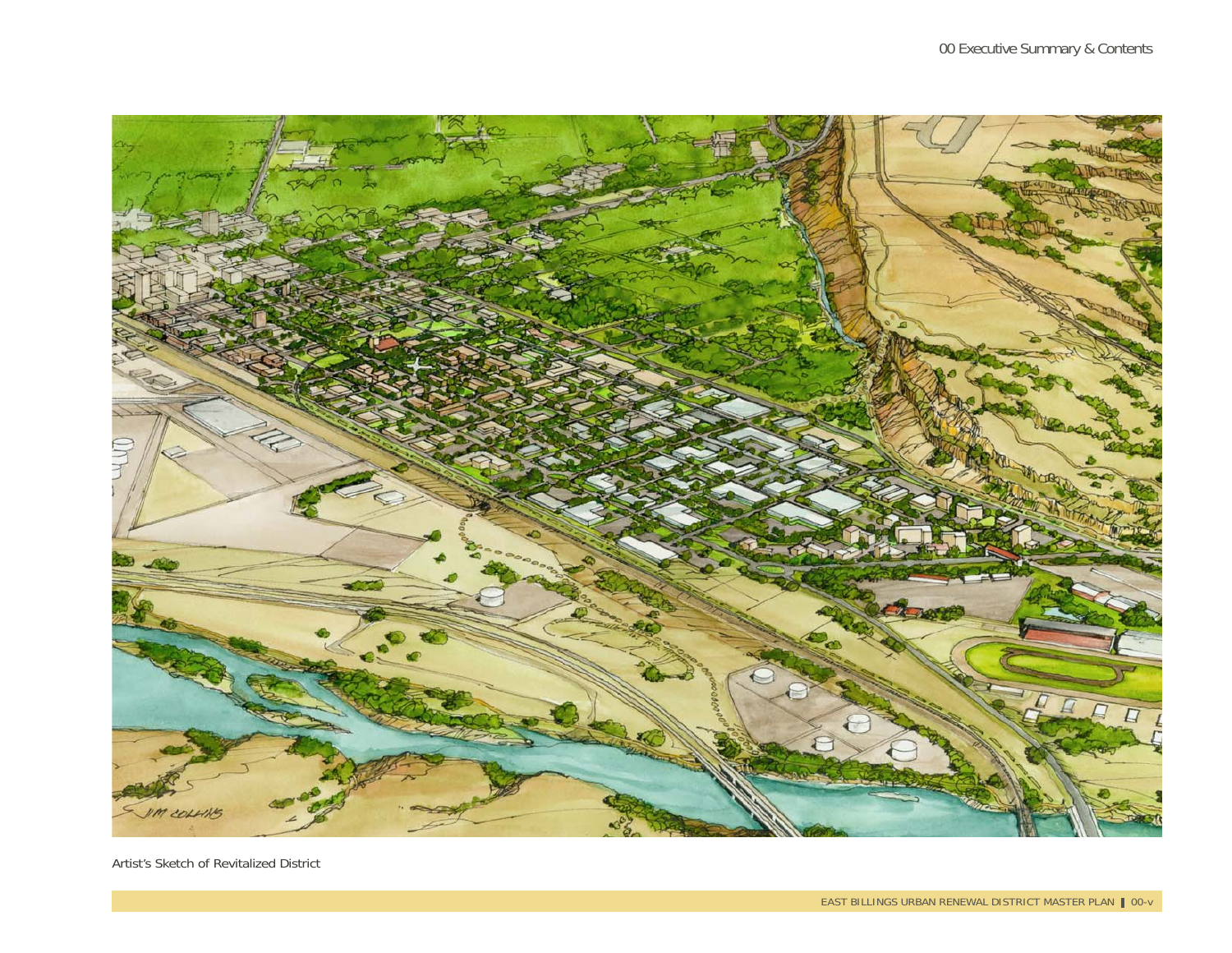# 00. Table of Contents

| 1.1<br>1.2 Public and Stakeholder Engagement<br>02 OPPORTUNITIES AND CONSTRAINTS<br>2.3<br>03 DEVELOPMENT FRAMEWORK<br>3.1 Creating a Neighborhood Development<br>3.2 Development Concept & District Character<br>3.5 Incremental Development over Time<br>4.1 Green and Sustainable as an Identity and Brand |                                                            |
|---------------------------------------------------------------------------------------------------------------------------------------------------------------------------------------------------------------------------------------------------------------------------------------------------------------|------------------------------------------------------------|
|                                                                                                                                                                                                                                                                                                               | $00 - vi$                                                  |
|                                                                                                                                                                                                                                                                                                               | $01 - 1$                                                   |
|                                                                                                                                                                                                                                                                                                               | $01 - 1$<br>$01 - 3$<br>$01 - 5$<br>$01 - 7$               |
|                                                                                                                                                                                                                                                                                                               | $02 - 1$                                                   |
|                                                                                                                                                                                                                                                                                                               | $02 - 1$<br>$02 - 2$<br>$02 - 3$<br>$02 - 9$<br>$02 - 9$   |
|                                                                                                                                                                                                                                                                                                               | $03 - 1$                                                   |
|                                                                                                                                                                                                                                                                                                               | $03 - 1$<br>$03 - 1$<br>$03 - 7$<br>$03 - 17$<br>$03 - 18$ |
|                                                                                                                                                                                                                                                                                                               | $04 - 1$                                                   |
|                                                                                                                                                                                                                                                                                                               | $04 - 1$                                                   |

| 4.3 Transportation, Utilities, Parking, and Energy<br>4.4 Public Investment in Urban Green Space and<br>4.7 Opportunities, Investments, and Equity  04- 4                                        | $04 - 3$<br>$04 - 4$                          |
|--------------------------------------------------------------------------------------------------------------------------------------------------------------------------------------------------|-----------------------------------------------|
| 05 INSTITUTIONAL ORGANIZATION & FUNDING                                                                                                                                                          | $05 - 1$                                      |
| 5.2 Existing Downtown Advocacy and Economic                                                                                                                                                      | $05 - 1$                                      |
| 5.3 Building Organizational Capacity  05- 4                                                                                                                                                      |                                               |
|                                                                                                                                                                                                  |                                               |
| 06 SPATIAL & REGULATORY FRAMEWORK                                                                                                                                                                | $06 - 1$                                      |
| 6.1 Access and Circulation Strategies<br>6.2 Parking Policy and Management Strategies<br>6.6 Public Realm / Streetscape Standards  06- 12<br>6.7 Policies, Programs, and Incentives for Proposed | $06 - 1$<br>$06 - 6$<br>$06 - 8$<br>$06 - 13$ |
| 6.8 Complete Street Policies and Incentives                                                                                                                                                      | $06 - 15$                                     |
|                                                                                                                                                                                                  |                                               |
|                                                                                                                                                                                                  |                                               |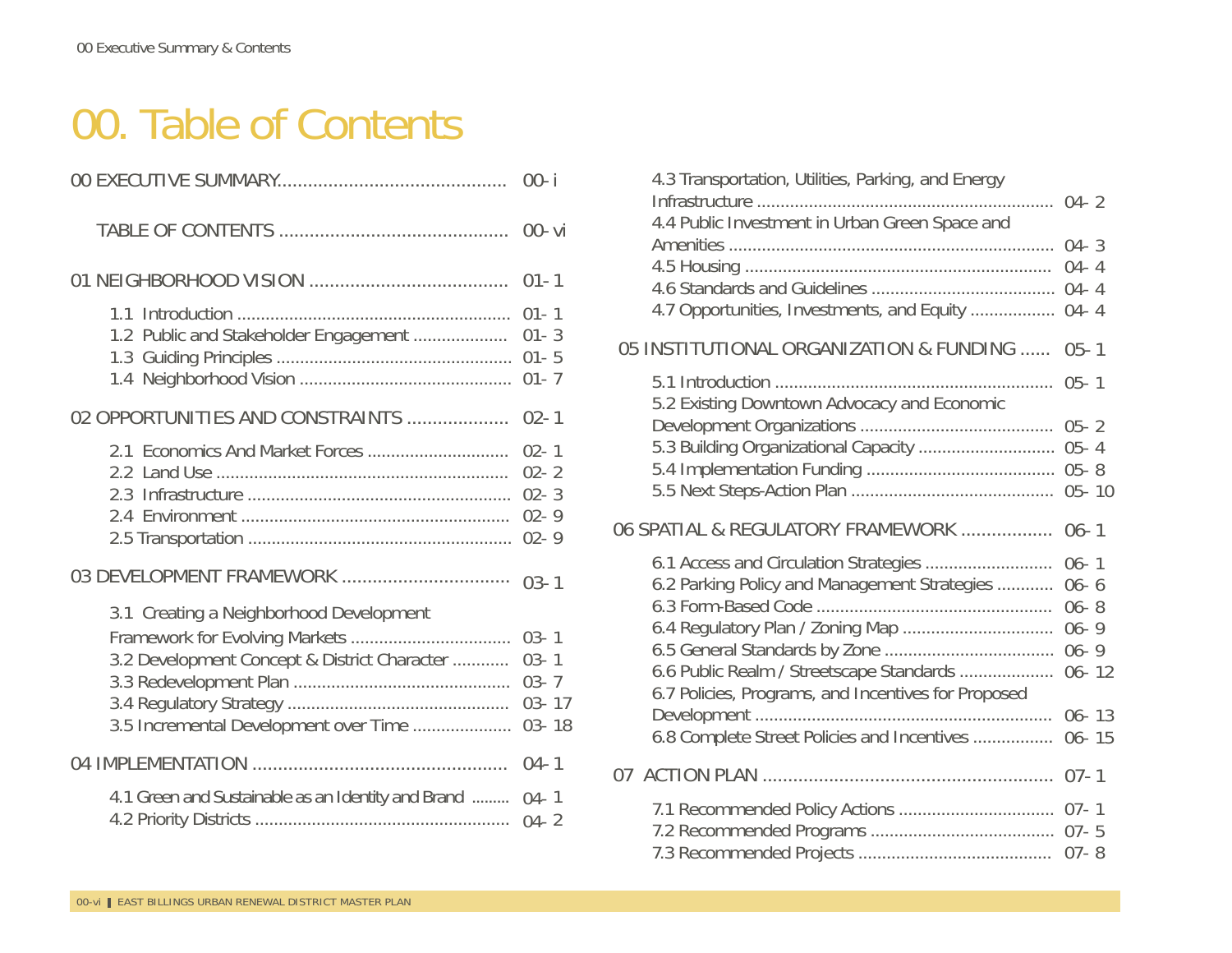| 08 SUSTAINABLE STRATEGIES, OPPORTUNITIES, & |                      |
|---------------------------------------------|----------------------|
|                                             | $08 - 2$<br>$08 - 3$ |
| APPENDIX A ECONOMICS, MARKET FORCES, &      |                      |
| APPENDIX B PROPOSED CODE INCLUSIONS  R - 1  |                      |